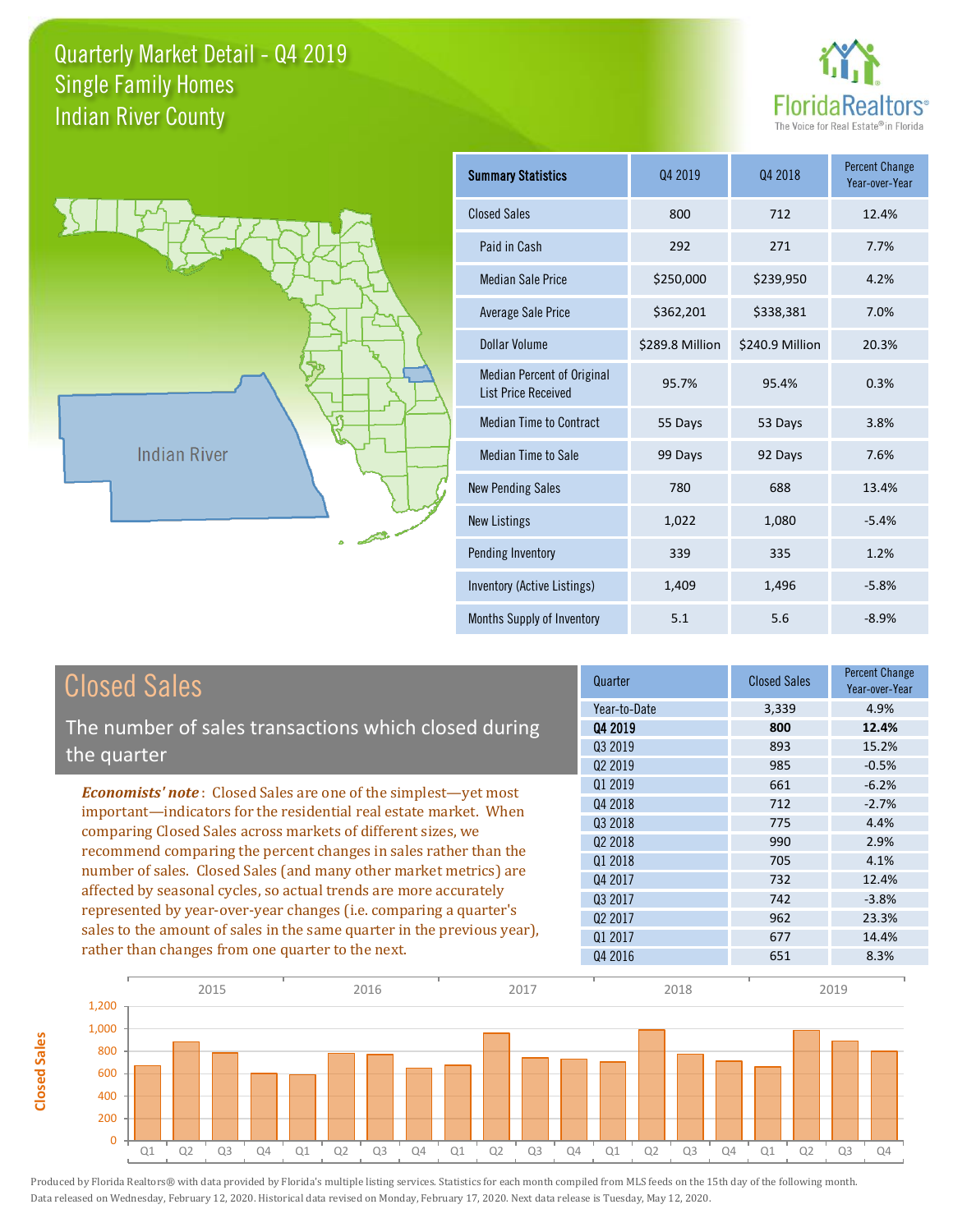

| <b>Cash Sales</b>                                                                                                                                     | Quarter             | <b>Cash Sales</b> | Percent Change<br>Year-over-Year |
|-------------------------------------------------------------------------------------------------------------------------------------------------------|---------------------|-------------------|----------------------------------|
|                                                                                                                                                       | Year-to-Date        | 1,253             | 4.2%                             |
| The number of Closed Sales during the quarter in                                                                                                      | Q4 2019             | 292               | 7.7%                             |
|                                                                                                                                                       | Q3 2019             | 318               | 18.2%                            |
| which buyers exclusively paid in cash                                                                                                                 | Q <sub>2</sub> 2019 | 371               | $-5.4%$                          |
|                                                                                                                                                       | 01 2019             | 272               | 0.4%                             |
|                                                                                                                                                       | Q4 2018             | 271               | $-7.2%$                          |
| <b>Economists' note:</b> Cash Sales can be a useful indicator of the extent to<br>which investors are participating in the market. Why? Investors are | 03 2018             | 269               | 4.3%                             |
|                                                                                                                                                       | Q <sub>2</sub> 2018 | 392               | $-1.0%$                          |
| far more likely to have the funds to purchase a home available up front,                                                                              | 01 2018             | 271               | $-12.3%$                         |
| whereas the typical homebuyer requires a mortgage or some other                                                                                       | Q4 2017             | 292               | 8.6%                             |
| form of financing. There are, of course, many possible exceptions, so                                                                                 | Q3 2017             | 258               | $-17.0%$                         |
| this statistic should be interpreted with care.                                                                                                       | Q <sub>2</sub> 2017 | 396               | 13.8%                            |
|                                                                                                                                                       | 01 2017             | 309               | 12.0%                            |
|                                                                                                                                                       | Q4 2016             | 269               | $-3.2%$                          |



# Cash Sales as a Percentage of Closed Sales

The percentage of Closed Sales during the quarter which were Cash Sales

*Economists' note* : This statistic is simply another way of viewing Cash Sales. The remaining percentages of Closed Sales (i.e. those not paid fully in cash) each quarter involved some sort of financing, such as mortgages, owner/seller financing, assumed loans, etc.

| Quarter             | <b>Percent of Closed</b> | <b>Percent Change</b> |
|---------------------|--------------------------|-----------------------|
|                     | Sales Paid in Cash       | Year-over-Year        |
| Year-to-Date        | 37.5%                    | $-0.8%$               |
| Q4 2019             | 36.5%                    | $-4.2%$               |
| 03 2019             | 35.6%                    | 2.6%                  |
| Q <sub>2</sub> 2019 | 37.7%                    | $-4.8%$               |
| Q1 2019             | 41.1%                    | 7.0%                  |
| Q4 2018             | 38.1%                    | $-4.5%$               |
| Q3 2018             | 34.7%                    | $-0.3%$               |
| Q <sub>2</sub> 2018 | 39.6%                    | $-3.9%$               |
| 01 2018             | 38.4%                    | $-15.8%$              |
| Q4 2017             | 39.9%                    | $-3.4%$               |
| Q3 2017             | 34.8%                    | $-13.6%$              |
| Q <sub>2</sub> 2017 | 41.2%                    | $-7.6%$               |
| Q1 2017             | 45.6%                    | $-2.1%$               |
| Q4 2016             | 41.3%                    | $-10.8%$              |
|                     |                          |                       |

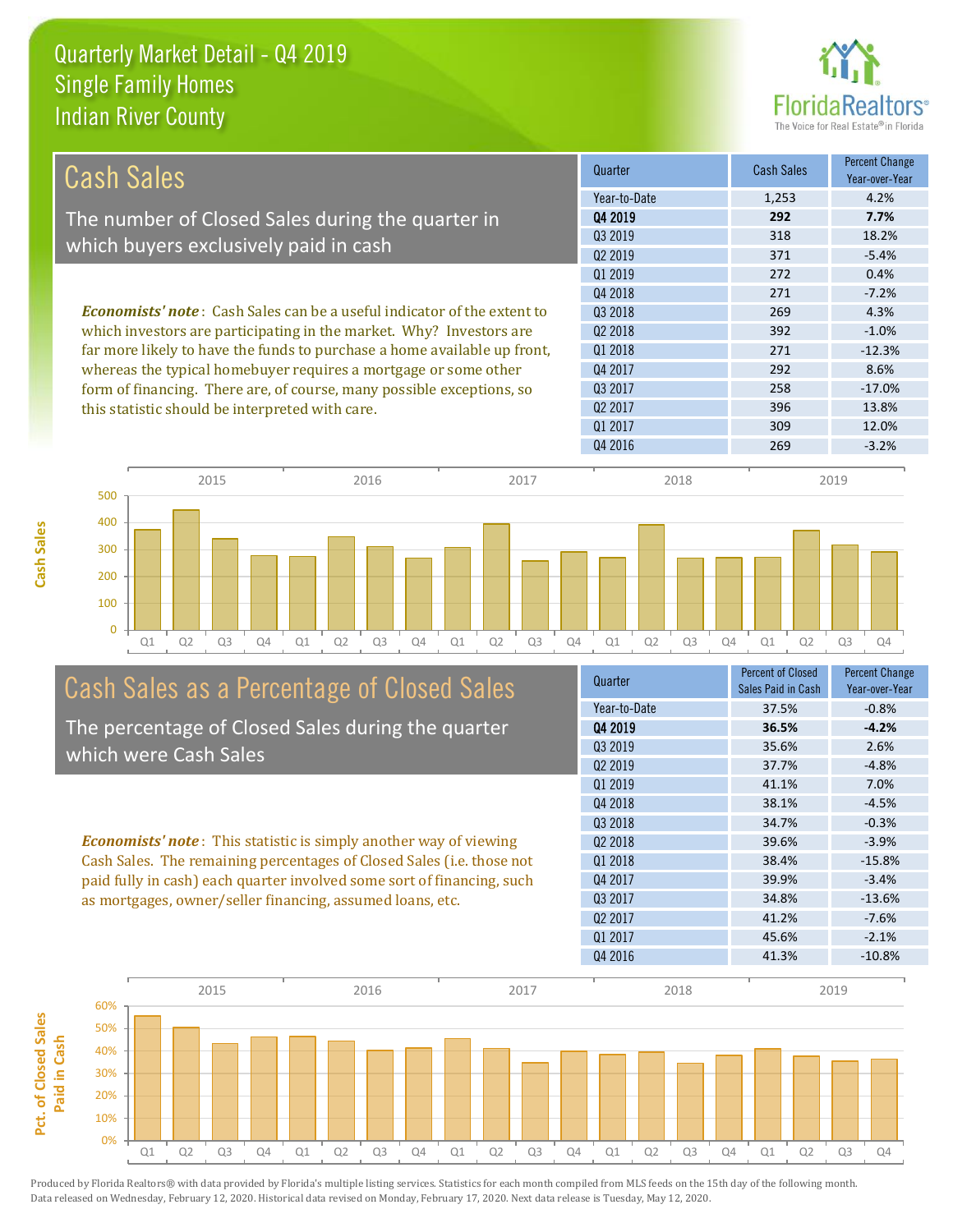

**Percent Change** 

|                                                                       | Median Sale Price                                                         |         |           | Quarter             | <b>Median Sale Price</b> | Year-over-Year |
|-----------------------------------------------------------------------|---------------------------------------------------------------------------|---------|-----------|---------------------|--------------------------|----------------|
|                                                                       |                                                                           |         |           | Year-to-Date        | \$250,000                | 4.6%           |
|                                                                       | The median sale price reported for the quarter (i.e.                      |         |           | 04 2019             | \$250,000                | 4.2%           |
|                                                                       | 50% of sales were above and 50% of sales were below)                      |         |           | Q3 2019             | \$250,000                | 4.6%           |
|                                                                       |                                                                           |         |           | Q <sub>2</sub> 2019 | \$255,000                | 6.3%           |
|                                                                       |                                                                           |         |           | Q1 2019             | \$242,700                | 4.2%           |
|                                                                       | <b>Economists' note:</b> Median Sale Price is our preferred summary       |         |           | Q4 2018             | \$239,950                | 5.7%           |
|                                                                       | statistic for price activity because, unlike Average Sale Price, Median   |         |           | Q3 2018             | \$239,000                | 3.9%           |
|                                                                       | Sale Price is not sensitive to high sale prices for small numbers of      |         |           | Q <sub>2</sub> 2018 | \$240,000                | 3.2%           |
| homes that may not be characteristic of the market area. Keep in mind |                                                                           | Q1 2018 | \$233,000 | 6.4%                |                          |                |
|                                                                       | that median price trends over time are not always solely caused by        |         |           | Q4 2017             | \$227,000                | 10.7%          |
|                                                                       | changes in the general value of local real estate. Median sale price only |         |           | Q3 2017             | \$230,000                | 15.0%          |
|                                                                       | reflects the values of the homes that sold each quarter, and the mix of   |         |           | Q <sub>2</sub> 2017 | \$232,500                | 10.7%          |
|                                                                       | the types of homes that sell can change over time.                        |         |           | Q1 2017             | \$219,000                | 18.2%          |
|                                                                       |                                                                           |         |           | Q4 2016             | \$205,000                | 7.9%           |
| \$300K                                                                | 2015                                                                      | 2016    | 2017      | 2018                |                          | 2019           |
|                                                                       |                                                                           |         |           |                     |                          |                |



### Average Sale Price

The average sale price reported for the quarter (i.e. total sales in dollars divided by the number of sales)

*Economists' note* : Usually, we prefer Median Sale Price over Average Sale Price as a summary statistic for home prices. However, Average Sale Price does have its uses—particularly when it is analyzed alongside the Median Sale Price. For one, the relative difference between the two statistics can provide some insight into the market for higher-end homes in an area.

| <b>Average Sale Price</b> | <b>Percent Change</b><br>Year-over-Year |
|---------------------------|-----------------------------------------|
| \$356,660                 | 5.7%                                    |
| \$362,201                 | 7.0%                                    |
| \$325,200                 | 1.6%                                    |
| \$377,280                 | 7.1%                                    |
| \$361,729                 | 8.3%                                    |
| \$338,381                 | 9.2%                                    |
| \$320,068                 | $-13.0%$                                |
| \$352,372                 | 0.8%                                    |
| \$334,122                 | 8.2%                                    |
| \$309,894                 | 10.7%                                   |
| \$368,069                 | 37.8%                                   |
| \$349,480                 | $-0.2%$                                 |
| \$308,856                 | 3.8%                                    |
| \$279,938                 | $-3.3%$                                 |
|                           |                                         |



**Median Sale Price**

Median Sale Price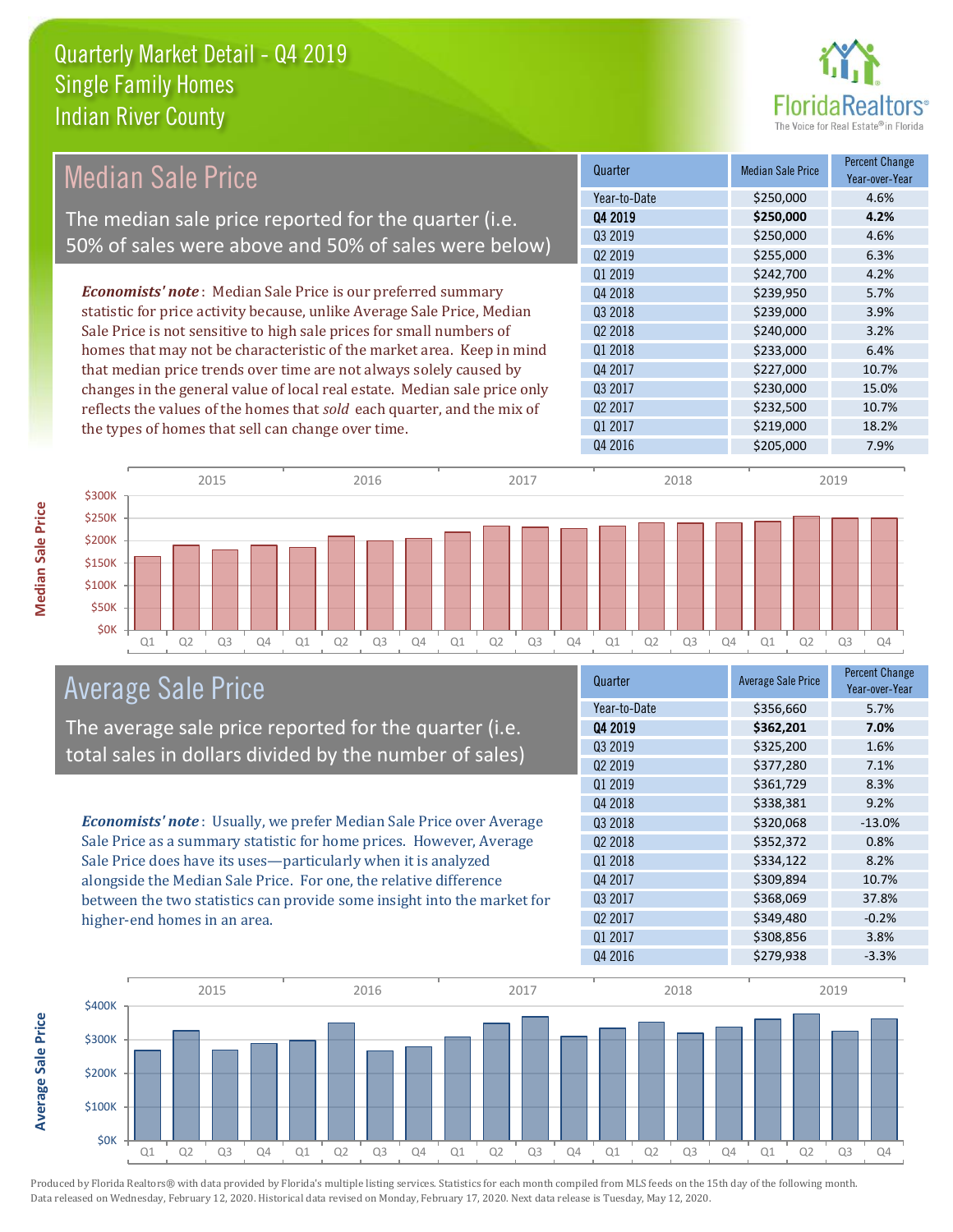

| Dollar Volume                                                                | Quarter             | <b>Dollar Volume</b> | <b>Percent Change</b><br>Year-over-Year |
|------------------------------------------------------------------------------|---------------------|----------------------|-----------------------------------------|
|                                                                              | Year-to-Date        | \$1.2 Billion        | 10.9%                                   |
| The sum of the sale prices for all sales which closed                        | Q4 2019             | \$289.8 Million      | 20.3%                                   |
|                                                                              | Q3 2019             | \$290.4 Million      | 17.1%                                   |
| during the quarter                                                           | Q <sub>2</sub> 2019 | \$371.6 Million      | 6.5%                                    |
|                                                                              | Q1 2019             | \$239.1 Million      | 1.5%                                    |
| <b>Economists' note</b> : Dollar Volume is simply the sum of all sale prices | Q4 2018             | \$240.9 Million      | 6.2%                                    |
| in a given time period, and can quickly be calculated by multiplying         | Q3 2018             | \$248.1 Million      | $-9.2%$                                 |
| Closed Sales by Average Sale Price. It is a strong indicator of the health   | Q <sub>2</sub> 2018 | \$348.8 Million      | 3.8%                                    |
| of the real estate industry in a market, and is of particular interest to    | 01 2018             | \$235.6 Million      | 12.7%                                   |
| real estate professionals, investors, analysts, and government agencies.     | Q4 2017             | \$226.8 Million      | 24.5%                                   |
| Potential home sellers and home buyers, on the other hand, will likely       | Q3 2017             | \$273.1 Million      | 32.7%                                   |
| be better served by paying attention to trends in the two components         | Q <sub>2</sub> 2017 | \$336.2 Million      | 23.0%                                   |

of Dollar Volume (i.e. sales and prices) individually.





## Median Percent of Original List Price Received

The median of the sale price (as a percentage of the original list price) across all properties selling during the quarter

*Economists' note* : The Median Percent of Original List Price Received is useful as an indicator of market recovery, since it typically rises as buyers realize that the market may be moving away from them and they need to match the selling price (or better it) in order to get a contract on the house. This is usually the last measure to indicate a market has shifted from down to up, so it is what we would call a *lagging* indicator.

| Quarter             | Med. Pct. of Orig.<br><b>List Price Received</b> | <b>Percent Change</b><br>Year-over-Year |
|---------------------|--------------------------------------------------|-----------------------------------------|
| Year-to-Date        | 95.3%                                            | $-0.2%$                                 |
| 04 2019             | 95.7%                                            | 0.3%                                    |
| 03 2019             | 95.6%                                            | 0.7%                                    |
| Q <sub>2</sub> 2019 | 95.0%                                            | $-0.7%$                                 |
| Q1 2019             | 94.7%                                            | $-1.1%$                                 |
| Q4 2018             | 95.4%                                            | $-0.3%$                                 |
| Q3 2018             | 94.9%                                            | $-1.1%$                                 |
| Q <sub>2</sub> 2018 | 95.7%                                            | 0.8%                                    |
| Q1 2018             | 95.8%                                            | 0.1%                                    |
| Q4 2017             | 95.7%                                            | 0.1%                                    |
| Q3 2017             | 96.0%                                            | 0.8%                                    |
| Q <sub>2</sub> 2017 | 94.9%                                            | 0.2%                                    |
| Q1 2017             | 95.7%                                            | 0.8%                                    |
| Q4 2016             | 95.6%                                            | 1.4%                                    |

Q4 2016 **\$182.2 Million** 4.8%

Q1 2017 **\$209.1 Million** 18.7%

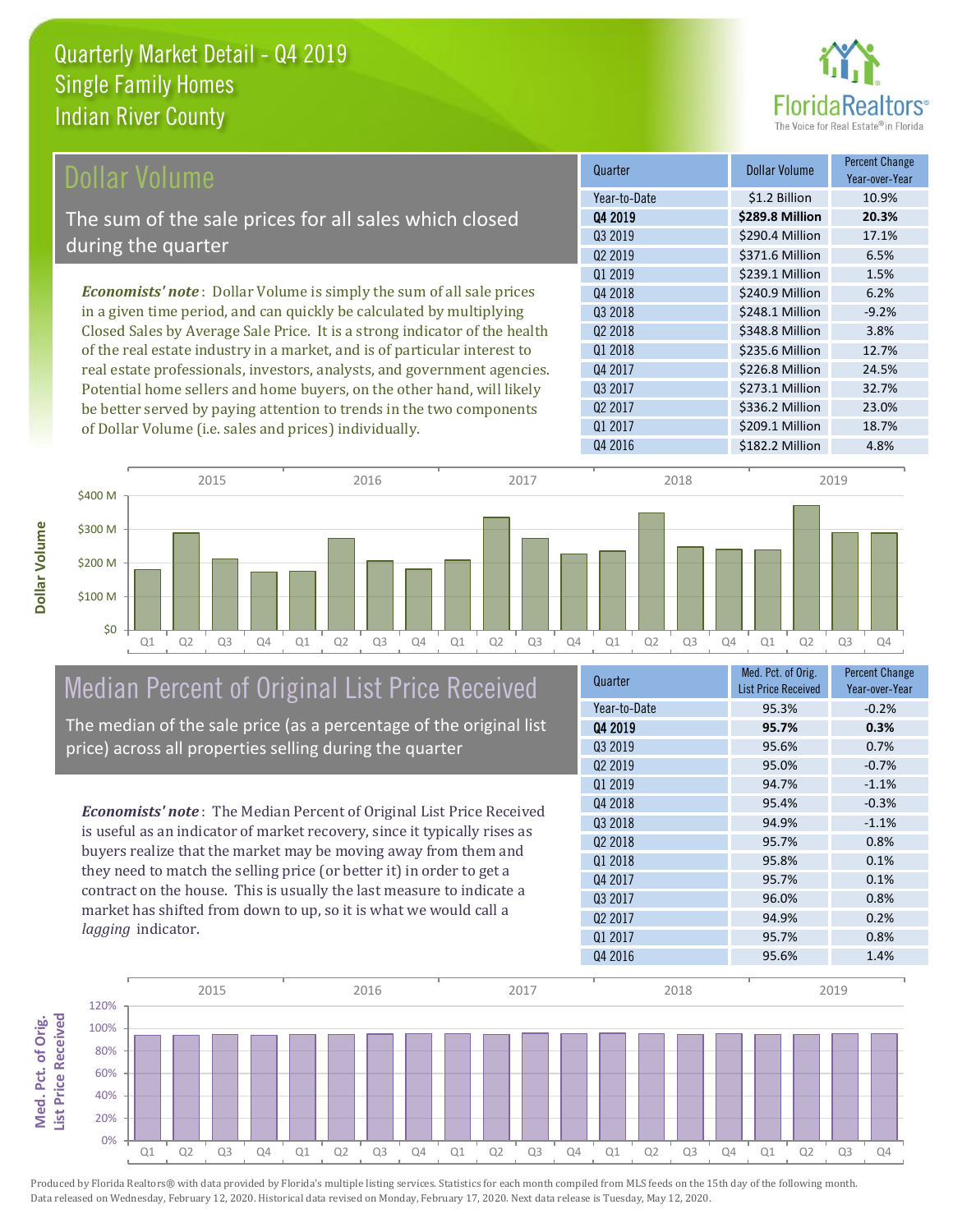

#### 55 Days 19.6% Q1 2019 **62 Days** 34.8% Q4 2017 **49 Days** 19.5% **Quarter Median Time to All According to All According Median Time to All According to All According to All According to All According to All According to All According to All According to All According to All According to Contract** Percent Change Year-over-Year Q4 2019 **55 Days 3.8%** Year-to-Date 59 Days 20.4% Q3 2019 62 Days 8.8% Q2 2019 Q2 2018 46 Days -8.0% Q1 2018 **46 Days 0.0%** Q4 2018 **53 Days** 8.2% Q3 2018 57 Days 21.3% 47 Days 2.2% Q2 2017 **50 Days** 6.4% Q3 2017 Q1 2017 **46 Days** 46 Days 46 Days 46 Days 46 Days 49.3% Q4 2016 **41 Days** -26.8% *Economists' note* : Like Time to Sale, Time to Contract is a measure of the length of the home selling process calculated for sales which closed during the quarter. The difference is that Time to Contract measures the number of days between the initial listing of a property and the signing of the contract which eventually led to the closing of the sale. When the gap between Median Time to Contract and Median Time to Sale grows, it is usually a sign of longer closing times and/or declining numbers of cash sales. Median Time to Contract The median number of days between the listing date and contract date for all Closed Sales during the quarter

**Median Time to Median Time to Contract**



### Median Time to Sale

The median number of days between the listing date and closing date for all Closed Sales during the quarter

*Economists' note* : Time to Sale is a measure of the length of the home selling process, calculated as the number of days between the initial listing of a property and the closing of the sale. *Median* Time to Sale is the amount of time the "middle" property selling this month was on the market. That is, 50% of homes selling this month took *less* time to sell, and 50% of homes took *more* time to sell. Median Time to Sale gives a more accurate picture than Average Time to Sale, which can be skewed upward by small numbers of properties taking an abnormally long time to sell.

| Quarter             | <b>Median Time to Sale</b> | <b>Percent Change</b><br>Year-over-Year |
|---------------------|----------------------------|-----------------------------------------|
| Year-to-Date        | 101 Days                   | 8.6%                                    |
| Q4 2019             | 99 Days                    | 7.6%                                    |
| 03 2019             | 104 Days                   | 3.0%                                    |
| Q <sub>2</sub> 2019 | 97 Days                    | 6.6%                                    |
| Q1 2019             | 102 Days                   | 14.6%                                   |
| Q4 2018             | 92 Days                    | $-5.2%$                                 |
| Q3 2018             | 101 Days                   | 11.0%                                   |
| 02 2018             | 91 Days                    | $-4.2%$                                 |
| 01 2018             | 89 Days                    | 0.0%                                    |
| Q4 2017             | 97 Days                    | 11.5%                                   |
| 03 2017             | 91 Days                    | $-5.2%$                                 |
| Q <sub>2</sub> 2017 | 95 Days                    | 2.2%                                    |
| Q1 2017             | 89 Days                    | $-15.2%$                                |
| Q4 2016             | 87 Days                    | $-13.0%$                                |

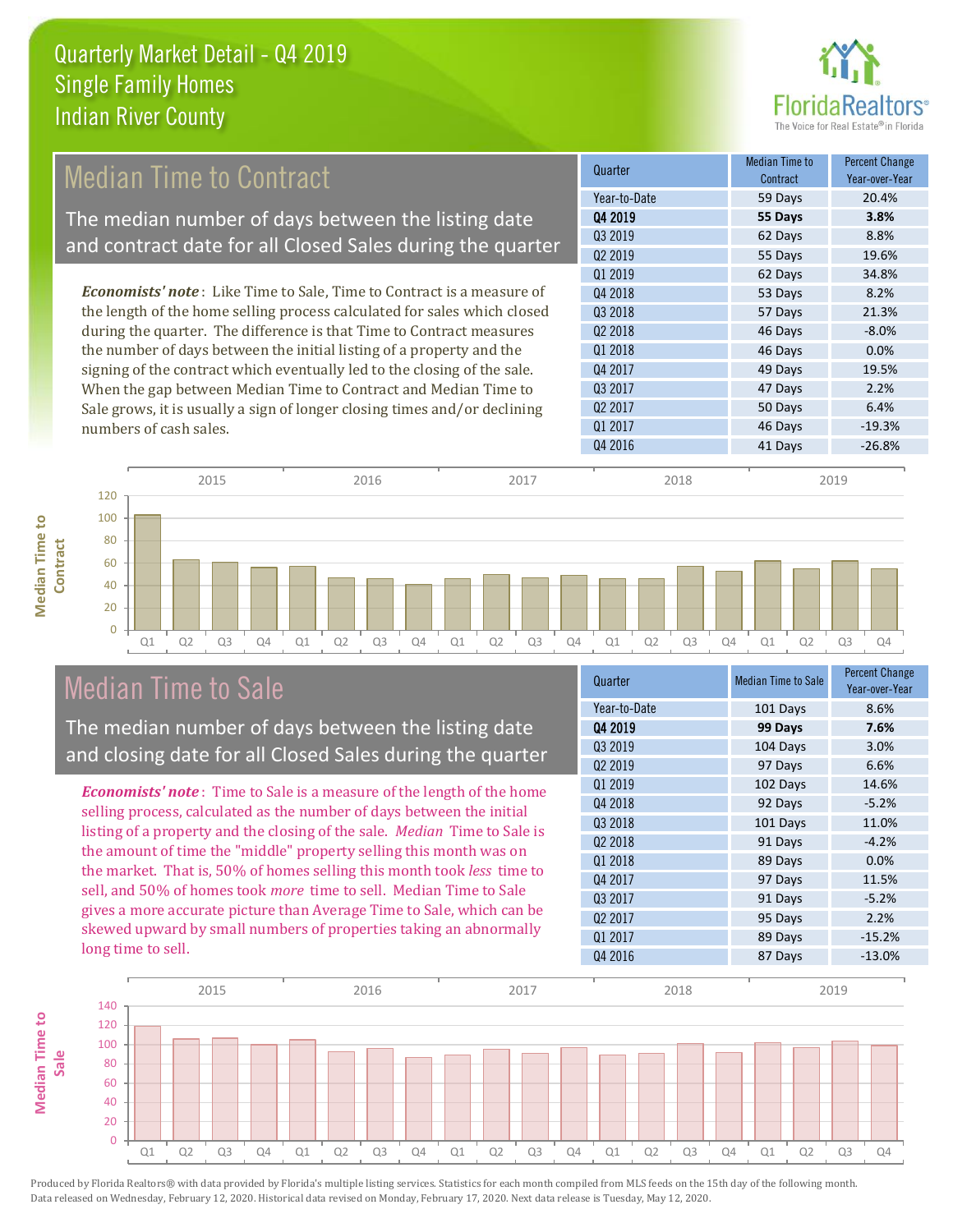

| <b>New Pending Sales</b>                                                                                                                                                                                                   | Quarter             | <b>New Pending Sales</b> | <b>Percent Change</b><br>Year-over-Year |
|----------------------------------------------------------------------------------------------------------------------------------------------------------------------------------------------------------------------------|---------------------|--------------------------|-----------------------------------------|
|                                                                                                                                                                                                                            | Year-to-Date        | 3,659                    | 4.5%                                    |
| The number of listed properties that went under                                                                                                                                                                            | Q4 2019             | 780                      | 13.4%                                   |
| contract during the quarter                                                                                                                                                                                                | 03 2019             | 878                      | 8.4%                                    |
|                                                                                                                                                                                                                            | Q <sub>2</sub> 2019 | 1,049                    | 2.3%                                    |
|                                                                                                                                                                                                                            | Q1 2019             | 952                      | $-2.8%$                                 |
| <b>Economists' note:</b> Because of the typical length of time it takes for a<br>sale to close, economists consider Pending Sales to be a decent<br>indicator of potential future Closed Sales. It is important to bear in | Q4 2018             | 688                      | $-7.8%$                                 |
|                                                                                                                                                                                                                            | 03 2018             | 810                      | 13.3%                                   |
|                                                                                                                                                                                                                            | 02 2018             | 1,025                    | 2.9%                                    |
| mind, however, that not all Pending Sales will be closed successfully.                                                                                                                                                     | Q1 2018             | 979                      | $-2.8%$                                 |
| So, the effectiveness of Pending Sales as a future indicator of Closed                                                                                                                                                     | Q4 2017             | 746                      | 12.7%                                   |
| Sales is susceptible to changes in market conditions such as the                                                                                                                                                           | Q3 2017             | 715                      | $-9.5%$                                 |
| availability of financing for homebuyers and the inventory of                                                                                                                                                              | Q <sub>2</sub> 2017 | 996                      | 14.7%                                   |
| distressed properties for sale.                                                                                                                                                                                            | 01 2017             | 1,007                    | 22.8%                                   |
|                                                                                                                                                                                                                            | Q4 2016             | 662                      | 7.6%                                    |

**New Listings**



#### New Listings The number of properties put onto the market during the quarter

*Economists' note* : New Listings tend to rise in delayed response to increasing prices, so they are often seen as a lagging indicator of market health. As prices rise, potential sellers raise their estimations of value—and in the most recent cycle, rising prices have freed up many potential sellers who were previously underwater on their mortgages. Note that in our calculations, we take care to not include properties that were recently taken off the market and quickly relisted, since these are not really *new* listings.

| Quarter             | <b>New Listings</b> | <b>Percent Change</b><br>Year-over-Year |
|---------------------|---------------------|-----------------------------------------|
| Year-to-Date        | 4,350               | $-4.7%$                                 |
| Q4 2019             | 1,022               | $-5.4%$                                 |
| 03 2019             | 939                 | $-5.3%$                                 |
| Q <sub>2</sub> 2019 | 1,079               | $-3.6%$                                 |
| Q1 2019             | 1,310               | $-4.7%$                                 |
| Q4 2018             | 1,080               | 16.6%                                   |
| Q3 2018             | 992                 | 25.6%                                   |
| Q <sub>2</sub> 2018 | 1,119               | 3.1%                                    |
| Q1 2018             | 1,375               | 11.2%                                   |
| Q4 2017             | 926                 | 2.5%                                    |
| Q3 2017             | 790                 | $-13.1%$                                |
| Q <sub>2</sub> 2017 | 1,085               | 19.5%                                   |
| Q1 2017             | 1,236               | 10.2%                                   |
| Q4 2016             | 903                 | 15.6%                                   |

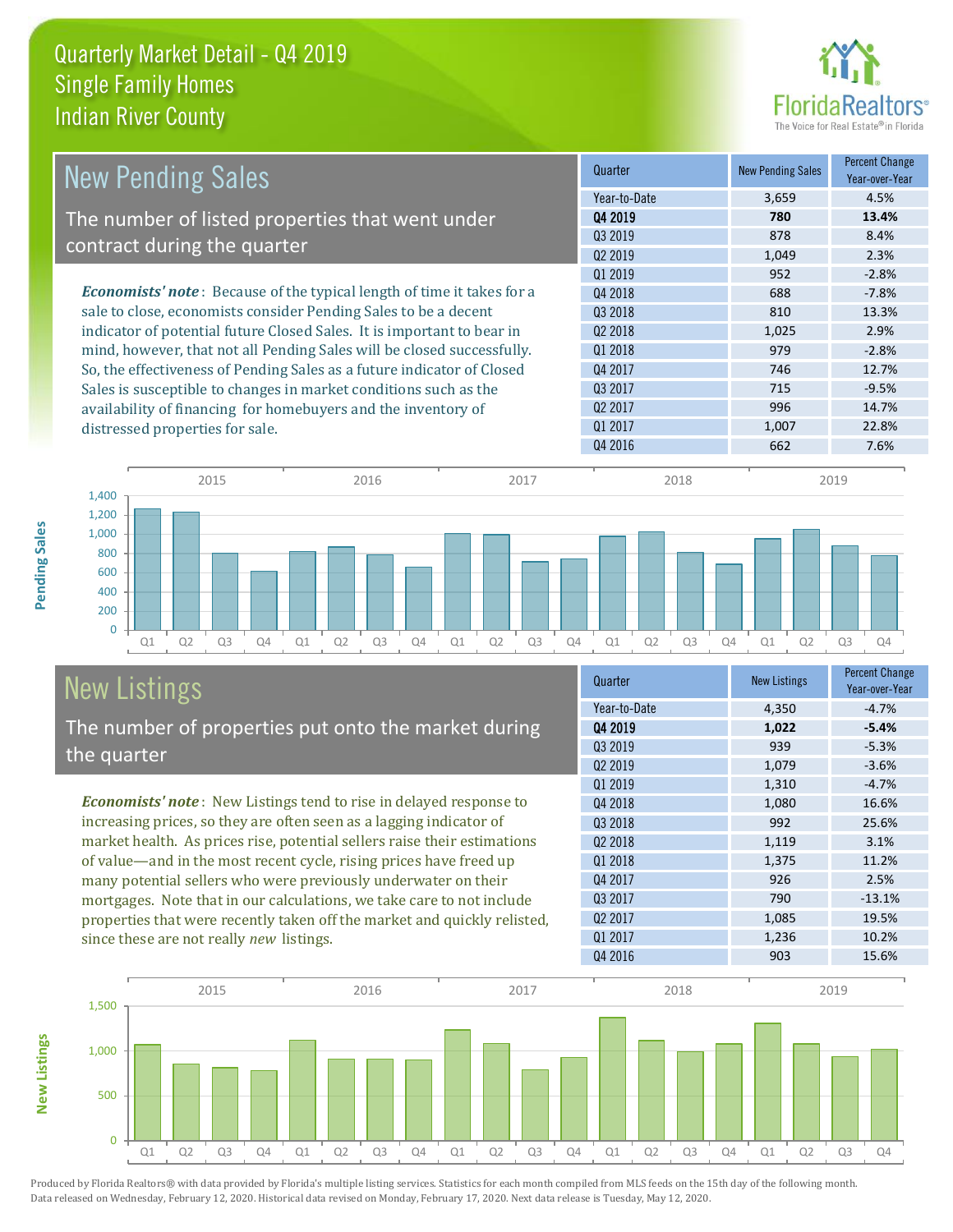

| <b>Inventory (Active Listings)</b>                                           | Quarter             | Inventory | <b>Percent Change</b><br>Year-over-Year |
|------------------------------------------------------------------------------|---------------------|-----------|-----------------------------------------|
|                                                                              | YTD (Monthly Avg)   | 1,475     | 4.5%                                    |
| The number of property listings active at the end of                         | Q4 2019             | 1,409     | $-5.8%$                                 |
|                                                                              | 03 2019             | 1,269     | $-4.7%$                                 |
| the quarter                                                                  | Q <sub>2</sub> 2019 | 1,391     | 6.4%                                    |
|                                                                              | 01 2019             | 1,639     | 13.7%                                   |
| <b>Economists' note</b> : There are a number of ways to define and calculate | Q4 2018             | 1,496     | 27.2%                                   |
| Inventory. Our method is to simply count the number of active listings       | 03 2018             | 1,332     | 16.0%                                   |
| on the last day of the quarter, and hold this number to compare with         | Q <sub>2</sub> 2018 | 1,307     | 2.0%                                    |
| the same quarter the following year. Inventory rises when New                | Q1 2018             | 1,441     | 8.1%                                    |
| Listings are outpacing the number of listings that go off-market             | Q4 2017             | 1,176     | $-3.7%$                                 |
| (regardless of whether they actually sell). Likewise, it falls when New      | Q3 2017             | 1,148     | 3.1%                                    |
| Listings aren't keeping up with the rate at which homes are going off-       | Q <sub>2</sub> 2017 | 1,282     | 11.3%                                   |
| market.                                                                      | Q1 2017             | 1.333     | $-5.7%$                                 |



## Months Supply of Inventory

An estimate of the number of months it will take to deplete the current Inventory given recent sales rates

*Economists' note* : MSI is a useful indicator of market conditions. The benchmark for a balanced market (favoring neither buyer nor seller) is 5.5 months of inventory. Anything higher is traditionally a buyers' market, and anything lower is a sellers' market. There is no single accepted way of calculating MSI. A common method is to divide current Inventory by the most recent month's Closed Sales count, but this count is a usually poor predictor of future Closed Sales due to seasonal cycles. To eliminate seasonal effects, we use the 12-month average of monthly Closed Sales instead.

| Quarter                  | <b>Months Supply</b> | <b>Percent Change</b><br>Year-over-Year |
|--------------------------|----------------------|-----------------------------------------|
| <b>YTD (Monthly Avg)</b> | 5.5                  | 1.9%                                    |
| 04 2019                  | 5.1                  | $-8.9%$                                 |
| Q3 2019                  | 4.7                  | $-6.0%$                                 |
| 02 2019                  | 5.3                  | 8.2%                                    |
| Q1 2019                  | 6.3                  | 14.5%                                   |
| Q4 2018                  | 5.6                  | 24.4%                                   |
| Q3 2018                  | 5.0                  | 11.1%                                   |
| Q <sub>2</sub> 2018      | 4.9                  | $-2.0%$                                 |
| Q1 2018                  | 5.5                  | $-1.8%$                                 |
| Q4 2017                  | 4.5                  | $-13.5%$                                |
| Q3 2017                  | 4.5                  | $-8.2%$                                 |
| Q <sub>2</sub> 2017      | 5.0                  | 0.0%                                    |
| Q1 2017                  | 5.6                  | $-5.1%$                                 |
| Q4 2016                  | 5.2                  | 8.3%                                    |

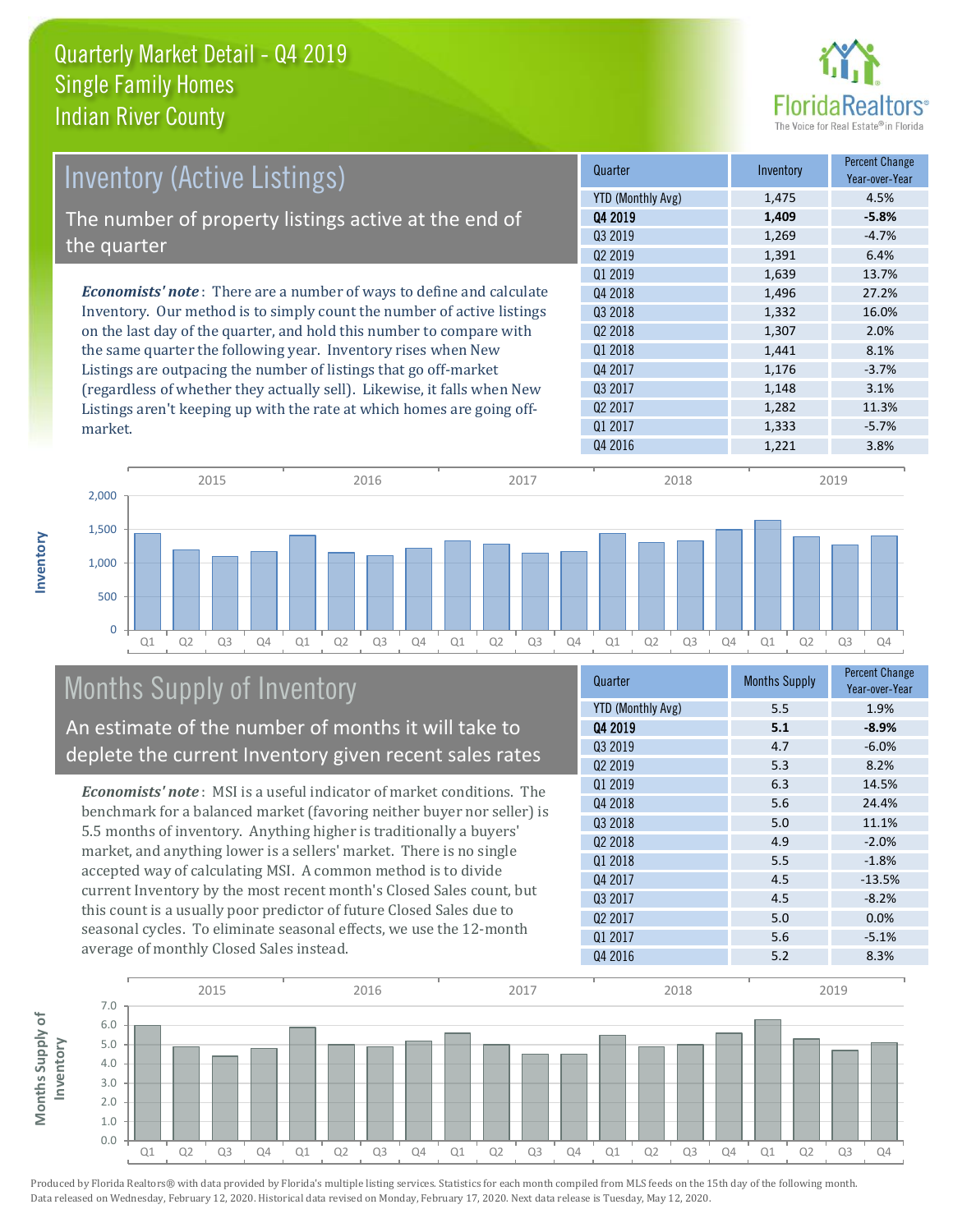

#### *Economists' note:* Closed Sales are one of the simplest—yet most important—indicators for the residential real estate market. When comparing Closed Sales across markets of different sizes, we recommend comparing the percent changes in sales rather than the number of sales. Closed Sales (and many other market metrics) are affected by seasonal cycles, so actual trends are more accurately represented by year-over-year changes (i.e. comparing a quarter's sales to the amount of sales in the same quarter in the previous year), \$250,000 - \$299,999 129 22.9% \$300,000 - \$399,999 131 21.3% \$400,000 - \$599,999 75 38.9% \$600,000 - \$999,999 40 42.9% \$150,000 - \$199,999 131 -7.1% \$200,000 - \$249,999 190 11.1%  $$100,000 - $149,999$  63 3.3% Sale Price Closed Sales Percent Change Year-over-Year Less than \$50,000 0 0 N/A  $$50.000 - $99.999$  11  $-38.9\%$ Closed Sales by Sale Price The number of sales transactions which closed during the quarter



#### Median Time to Contract by Sale Price The median number of days between the listing date and contract date for all Closed Sales during the quarter

*Economists' note* : Like Time to Sale, Time to Contract is a measure of the length of the home selling process calculated for sales which closed during the quarter. The difference is that Time to Contract measures the number of days between the initial listing of a property and the signing of the contract which eventually led to the closing of the sale. When the gap between Median Time to Contract and Median Time to Sale grows, it is usually a sign of longer closing times and/or declining numbers of cash sales.

| Sale Price            | <b>Median Time to</b><br>Contract | <b>Percent Change</b><br>Year-over-Year |
|-----------------------|-----------------------------------|-----------------------------------------|
| Less than \$50,000    | (No Sales)                        | N/A                                     |
| $$50,000 - $99,999$   | 20 Days                           | $-33.3%$                                |
| $$100,000 - $149,999$ | 34 Days                           | $-10.5%$                                |
| $$150,000 - $199,999$ | 39 Days                           | 18.2%                                   |
| \$200,000 - \$249,999 | 48 Days                           | $0.0\%$                                 |
| \$250,000 - \$299,999 | 51 Days                           | 10.9%                                   |
| \$300,000 - \$399,999 | 81 Days                           | 12.5%                                   |
| \$400,000 - \$599,999 | 98 Days                           | $-16.9%$                                |
| \$600,000 - \$999,999 | 165 Days                          | $-14.9%$                                |
| \$1,000,000 or more   | 325 Days                          | $-14.5%$                                |



**Closed Sales**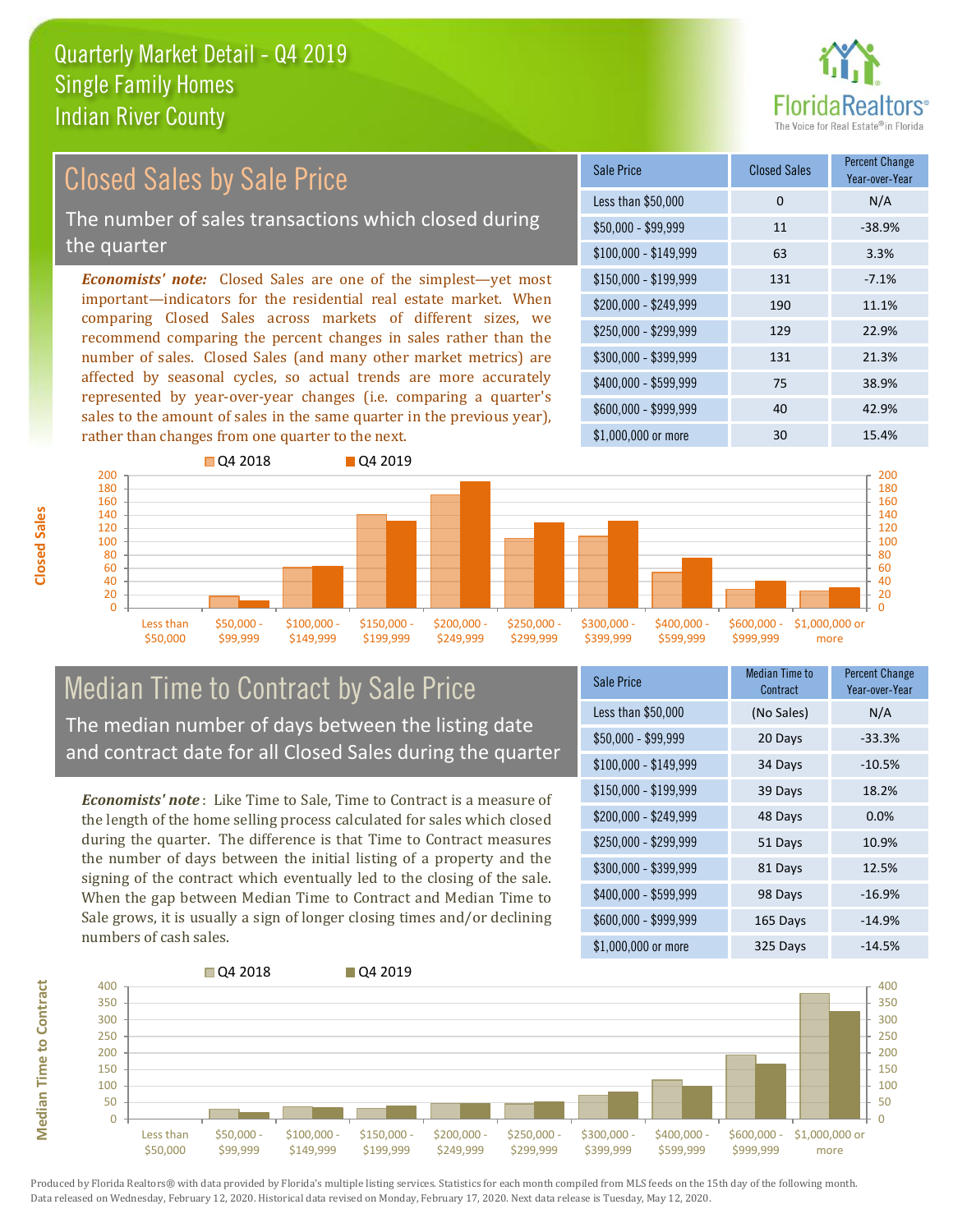

# New Listings by Initial Listing Price

The number of properties put onto the market during the quarter

*Economists' note:* New Listings tend to rise in delayed response to increasing prices, so they are often seen as a lagging indicator of market health. As prices rise, potential sellers raise their estimations of value—and in the most recent cycle, rising prices have freed up many potential sellers who were previously underwater on their mortgages. Note that in our calculations, we take care to not include properties that were recently taken off the market and quickly relisted, since these are not really *new* listings.

| <b>Initial Listing Price</b> | <b>New Listings</b> | <b>Percent Change</b><br>Year-over-Year |
|------------------------------|---------------------|-----------------------------------------|
| Less than \$50,000           | $\mathcal{P}$       | N/A                                     |
| $$50,000 - $99,999$          | 12                  | 9.1%                                    |
| $$100,000 - $149,999$        | 46                  | $-24.6%$                                |
| $$150,000 - $199,999$        | 149                 | $-22.0%$                                |
| \$200,000 - \$249,999        | 194                 | 1.0%                                    |
| \$250,000 - \$299,999        | 177                 | 20.4%                                   |
| \$300,000 - \$399,999        | 188                 | 8.7%                                    |
| \$400,000 - \$599,999        | 115                 | $-16.1%$                                |
| \$600,000 - \$999,999        | 71                  | $-22.0%$                                |
| \$1,000,000 or more          | 68                  | $-11.7%$                                |



#### Inventory by Current Listing Price The number of property listings active at the end of the quarter

*Economists' note* : There are a number of ways to define and calculate Inventory. Our method is to simply count the number of active listings on the last day of the quarter, and hold this number to compare with the same quarter the following year. Inventory rises when New Listings are outpacing the number of listings that go off-market (regardless of whether they actually sell). Likewise, it falls when New Listings aren't keeping up with the rate at which homes are going offmarket.

| <b>Current Listing Price</b> | Inventory    | <b>Percent Change</b><br>Year-over-Year |
|------------------------------|--------------|-----------------------------------------|
| Less than \$50,000           | $\mathbf{1}$ | 0.0%                                    |
| $$50,000 - $99,999$          | 5            | 25.0%                                   |
| $$100,000 - $149,999$        | 31           | $-34.0%$                                |
| \$150,000 - \$199,999        | 132          | $-18.0%$                                |
| \$200,000 - \$249,999        | 183          | $-16.1%$                                |
| \$250,000 - \$299,999        | 185          | 8.8%                                    |
| \$300,000 - \$399,999        | 230          | 1.8%                                    |
| \$400,000 - \$599,999        | 204          | $-19.4%$                                |
| \$600,000 - \$999,999        | 189          | 1.6%                                    |
| \$1,000,000 or more          | 249          | 8.3%                                    |



**New Listings**

**Inventory**